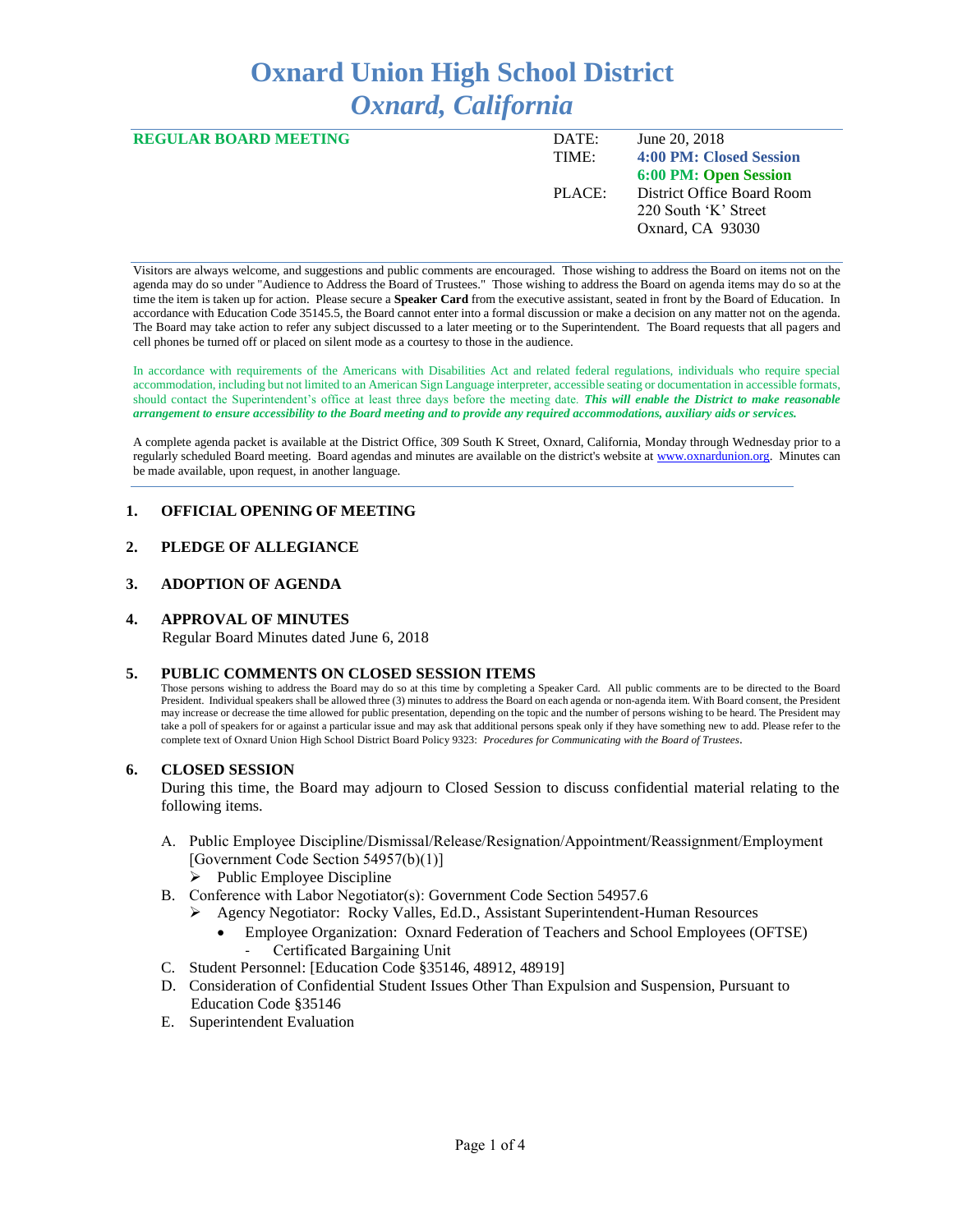## Board Meeting Agenda June 20, 2018

F. Conference with Real Property Negotiator (Govt. Code § 54956.8)

 PROPERTY: 50-acres of 107.25 acres located at or near 1825 Camino del Sol, Oxnard, CA (southeast corner of N. Rose Ave. and Cesar Chaves Dr.) Ventura County Assessor Parcel No. 214-0- 020-595

AGENCY NEGOTIATOR: Sid Albaugh, Assistant Superintendent Business Services Business Services and Dr. Joel Kirschenstein, Consultant Sage Realty Group Inc.

NEGOTIATING PARTIES: Brian Edward Maulhardt, as Trustee of the Brian Edward Maulhardt Children's Support Trust

- UNDER NEGOTIATION: Price and terms of payment
- G. Conference with Real Property Negotiator (Govt. Code § 54956.8)

PROPERTY: Multiple District-owned parcels, including: (1) Bell Ranch Property, Assessor Parcel No. ("APN") 156-0-180-385, Camarillo, California; (2) South of Oxnard High School, APN 183-0-030-180; (3) District Office Campus, 220, 309, and 315 South K Street, Oxnard, CA, APNs 202-0-010-630 & -740; (4) Hueneme Road Adult School, 527 W Hueneme Road, Oxnard, CA, APN 222-0-082-625; (5) 280 and 300 Skyway Drive, Camarillo, CA, APN 230-0-130-105; and (6) 15 Stearman Street, Camarillo, CA, APN 230-0-130-115 AGENCY NEGOTIATOR: Sid Albaugh, Assistant Superintendent Business Services and Dr. Joel Kirschenstein, Consultant Sage Realty Group Inc. NEGOTIATING PARTIES: To be determined UNDER NEGOTIATION: Price and terms of payment.

H. Conference with Real Property Negotiator (Govt. Code § 54956.8) PROPERTY: 7.6 Acres located 1800 Solar Drive, Oxnard, CA, Ventura County Assessor Parcel No. 213-0-070-045 AGENCY NEGOTIATOR: Sid Albaugh, Assistant Superintendent Business Services and Dr. Joel Kirschenstein, Consultant Sage Realty Group Inc. NEGOTIATING PARTIES: NAI Capital UNDER NEGOTIATION: Price and terms of payment.

# **7. RECONVENE IN PUBLIC: REPORT ON CLOSED SESSION ACTION**

# **8. STAFF/STUDENT RECOGNITION**

- ➢ Cultivating Teacher Leaders Scholarships
- ➢ Dedicated Student Award FHS and HHS Health Fair Coordinators
- ➢ Measure A Bond Committee

#### **9. RECEPTION**

#### **10. PUBLIC COMMENTS TO ADDRESS THE BOARD OF TRUSTEES**

Those persons wishing to address the Board may do so at this time by completing a Speaker Card. All public comments are to be directed to the Board President. Individual speakers shall be allowed three (3) minutes to address the Board on each agenda or non-agenda item. With Board consent, the President may increase or decrease the time allowed for public presentation, depending on the topic and the number of persons wishing to be heard. The President may take a poll of speakers for or against a particular issue and may ask that additional persons speak only if they have something new to add. Please refer to the complete text of Oxnard Union High School District Board Policy 9323: *Procedures for Communicating with the Board of Trustees.*

#### **11. SUPERINTENDENT'S REPORT**

#### **12. CONSENT CALENDAR**

#### **Business Services**

- **A.** Consideration of Approval of Donations, June 1-13, 2018
- **B.** Consideration of Approval of Purchase Orders and Direct Pays, May 28, 2018 June 8, 2018
- **C.** Consideration of Approval of Revision of Authorization of Signatures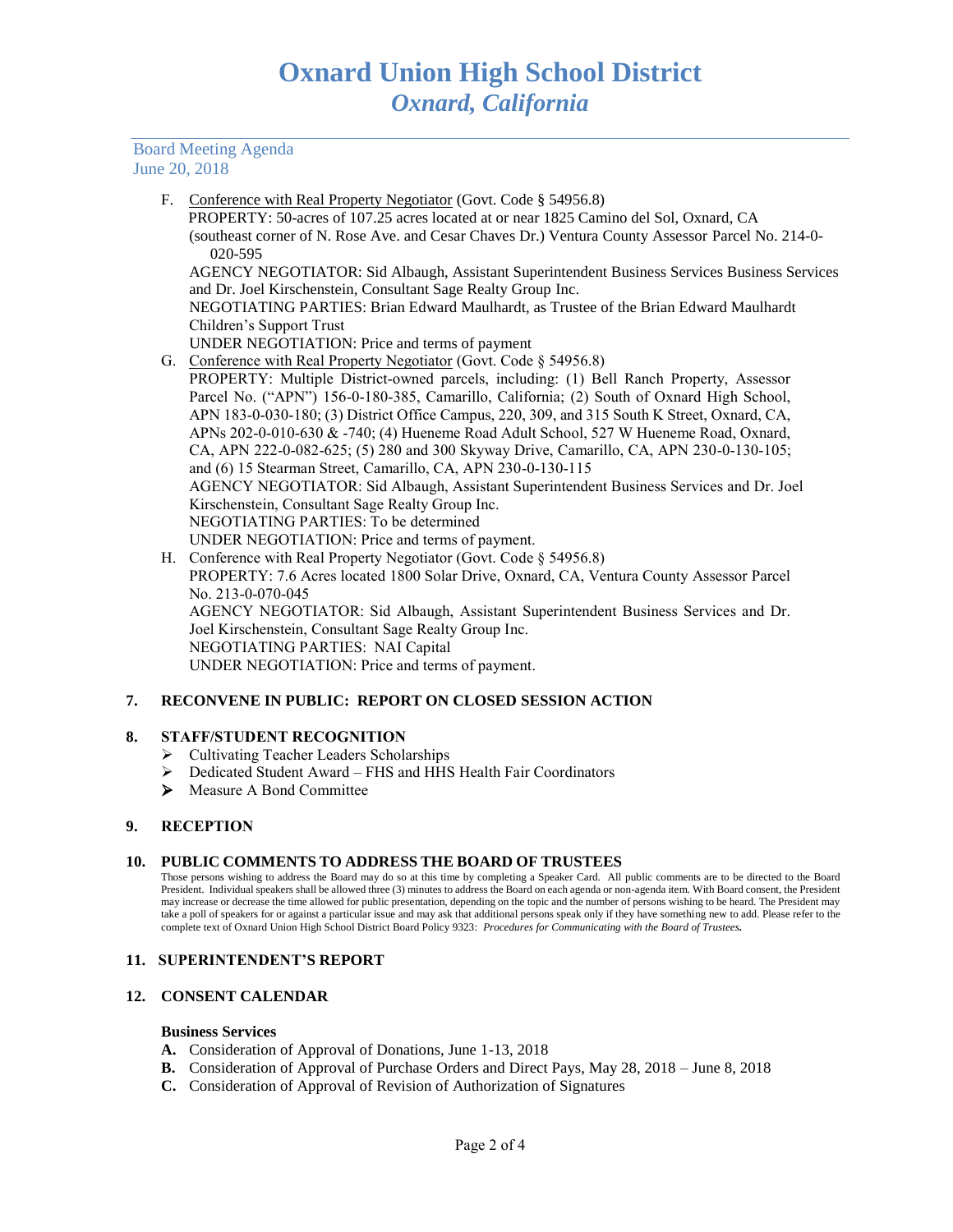# Board Meeting Agenda June 20, 2018

- **D.** Consideration of Approval of Award of Contracts to Sysco Food Service of Ventura and Tri County Bread Services for RFP No. 567 Frozen, Refrigerated, Grocery and Bread Commodity and Commercial Items
- **E.** Consideration of Approval of Award of Contract to Driftwood Dairy for RFP No. 568 Dairy Products
- **F.** Consideration of Approval to Purchase Replacement Copiers and Printers District-Wide and Contract with Image Source for Maintenance Services
- **G.** Consideration of Approval of 2018-19 Education Protection Account (EPA) Spending
- **H.** Consideration of Approval of Agreement between Oxnard Union High School District and Kenco Construction Services, Inc. for DSA Inspections of Asphalt Work done at ACHS, CIHS, FHS, HHS, OHS, PHS and RMHS
- **I.** Consideration of Approval of Agreement between Oxnard Union High School District and Hopkins Groundwater Consultants for Engineering Work for RMHS Potable Water Well #3
- **J.** Consideration of Approval of Agreement between Oxnard Union High School District and Falcon Roofing Company for Gymnasium Roof Repairs at Hueneme High School
- **K.** Consideration of Approval of Agreement between Oxnard Union High School District and Falcon Roofing Company for Gymnasium Roof Repairs at Channel Islands High School
- **L.** Consideration of Approval of Agreement between Oxnard Union High School District and Falcon Roofing Company for Library Building Roof Repairs at Adolfo Camarillo High School
- **M.** Consideration of Approval of Agreement between Oxnard Union High School District and Falcon Roofing Company for Roof Leak Repairs on Classrooms #45, #49 and #50 at Channel Islands High School
- **N.** Consideration of Approval of Agreement between Oxnard Union High School District and WTI General Services for Roof Repair Consulting at Adolfo Camarillo High School and Channel Islands High School

# **Educational Services**

- **O.** Consideration of Approval of Renewal Agreement between Oxnard Union High School District and Ventura County SELPA for Occupational Therapy Services for the 2018-2019 School Year
- **P.** Consideration of Approval of Renewal Agreement between Oxnard Union High School District and Fagen Friedman & Fulfrost for Special Education Legal Services for School Year 2018-2019
- **Q.** Consideration of Renewal of Agreement between Oxnard Union High School District and Armando Ramirez- English/Spanish Interpreting for IEP Meetings and Translation of IEPs and Assessment Reports for School Year 2018-2019
- **R.** Consideration of Approval of Out of State/Country Field Trip: ACHS ASB to Orlando, FL July 11-15, 2018 for Jostens Renaissance Convention
- **S.** Consideration of Approval of California Department of Education CTE Facilities Grant Application
- **T.** Consideration of Renewal Approval of the 2018-19 California Department of Education Agricultural Career Technical Education Incentive Grant
- **U.** Consideration of Approval of Agreement between Oxnard Union High School District and Canvas Learning Management System
- **V.** Consideration of Approval of the New/Revised Course Proposal: English 9-S, English 3-S
- **W.** Consideration of Approval of Renewal Memorandum of Understanding between the Oxnard Union High School District and Safe and Civil Schools
- **X.** Consideration of Approval of Renewal Agreement between Oxnard Union High School District and School Innovations & Achievement ATTENTION2ATTENDANCE (A2A)
- **Y.** Consideration of Approval of Renewal Memorandum of Understanding between the Oxnard Union High School District and City of Camarillo Police Department for Police Services – School Resource Officers at Adolfo Camarillo High School, Frontier High School, and Rancho Campana High School for the 2018-19 School Year